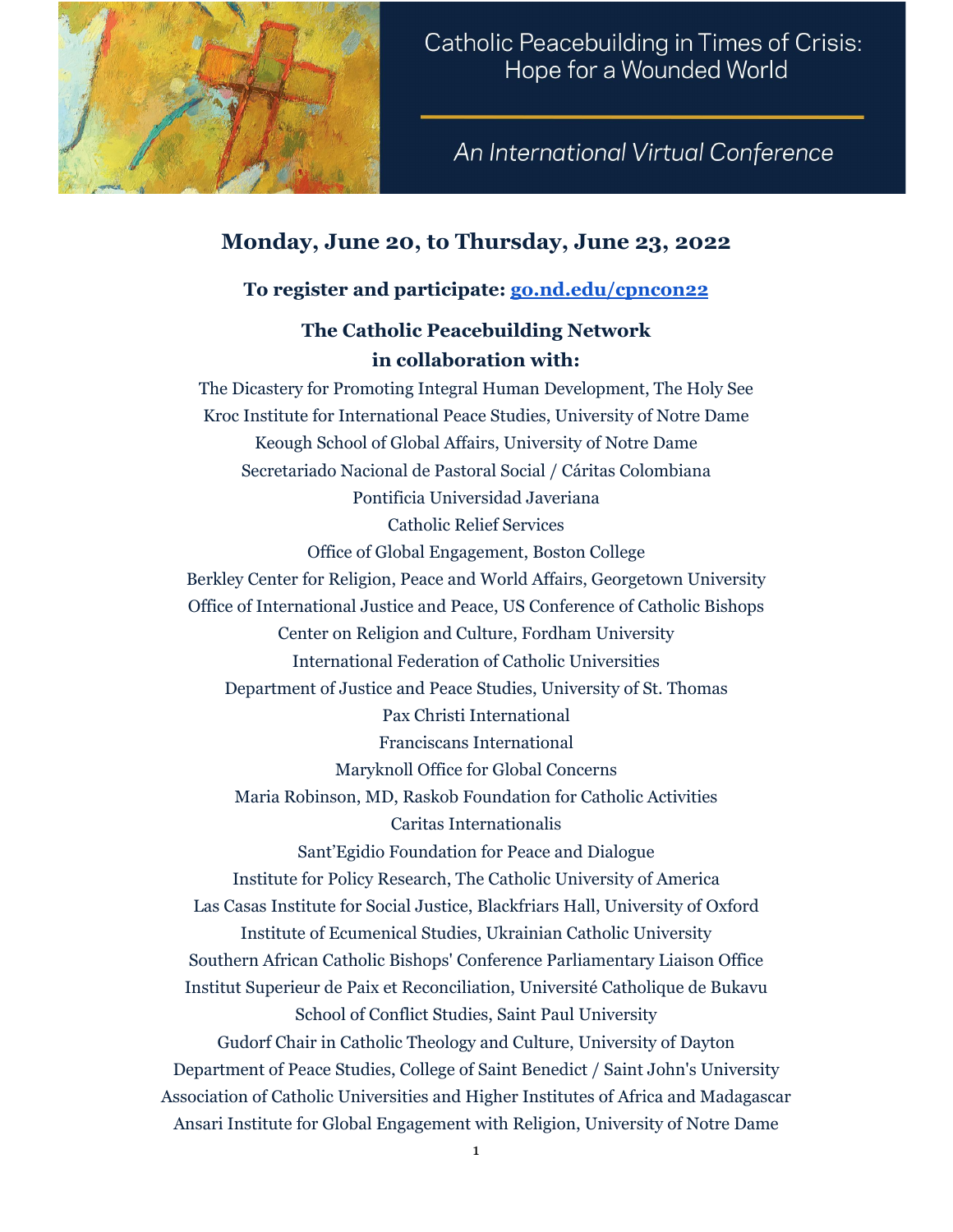# **JUMP TO [SCHEDULE](#page-3-0)**

## **PURPOSE**

The world is emerging from an historic health crisis that has exacerbated existing conflicts, poverty, inequalities, polarization, and threats to the environment. While the pandemic led to unprecedented cooperation and heroic responses by many, it also exposed deficits in leadership and emboldened authoritarians, demagogues, and chauvinistic nationalists. Just as the world hopes to move beyond the pandemic, the Russian invasion of Ukraine threatens global peace in ways thought unimaginable when the pandemic began. The challenge to Catholic peacebuilders is clear: we must ensure that the post-pandemic return to "normal" does not look like the pre-pandemic status quo, or worse.

That will require an integral and integrated approach to peace, development and ecology because the cry of war's victims, the cry of the poor, and the cry of the earth rise as one (Laudato Si', no. 49). Such an integral approach is especially necessary as the pandemic has made the gulf between zones of peace, prosperity and environmental justice and zones of conflict, deprivation and ecological devastation ever less bridgeable. In a post-pandemic world seeking a peaceful end to a major war in Europe and addressing mass starvation, unprecedented refugee flows, a proliferation of failing and failed states, and seemingly intractable conflicts, human security will have to take priority over a new nuclear arms race, an excessive reliance on force, and other narrow approaches to national security. In a world recovering from the worst global economic downturn since the Great Depression, the focus will have to be on constraining unregulated globalization, gross inequalities, and the surveillance economy in the name of integral human development of the whole person and whole communities. Amidst rising nationalism, extremist populist movements, and political polarization, good governance that serves human dignity and the common good is desperately needed from the village council to the UN. All of that requires that we acknowledge the basic fact that we live in a complex, interdependent world that cannot function without sustained efforts to deepen bonds of solidarity, the glue that allows us to build more effective and just structures of cooperative security.

This conference will convene a wide range of Catholic peacebuilders – Church leaders, scholars, peacebuilding specialists and other practitioners – from around the world. It will allow participants to learn from their rich and diverse experiences in confronting challenges to peace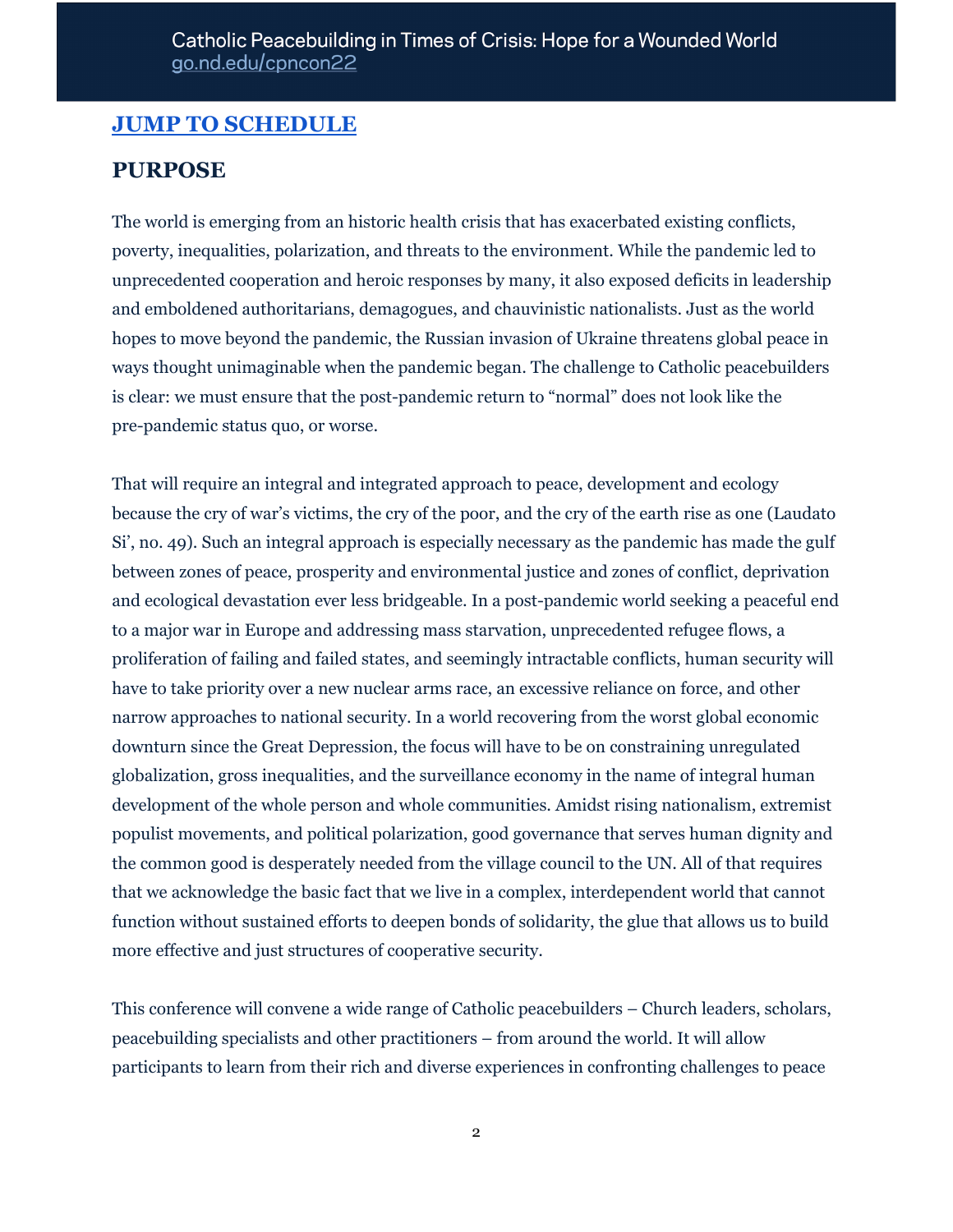around the world and help them discern new and creative ways to respond to the historic challenges to peace that we now face.

#### **Three assumptions animate this conference:**

- 1. A theology of hope matters. The sheer magnitude of the world's interconnected crises easily generates denial, indifference, despair, cynicism, and fatalism. The antidote is to combine a sober realism and concrete plans of action with more effective efforts to cultivate a theology, ethics, and spirituality of hope rooted in the conviction that, "[t]he Spirit of God has filled the universe with possibilities and therefore, from the very heart of things, something new can always emerge" (Laudato si', no. 80.).
- 2. Peacebuilding matters. Seeing issues through a peacebuilding lens (as opposed, for example, to a purely human rights, ecological, or development lens) makes a difference in what is done as well as in outcomes.
- 3. Catholic peacebuilding matters. The world's crises require concerted action by all of humanity and Catholic peacebuilding shares much in common with Lutheran, Muslim, Jewish, Hindu, and secular peacebuilding. But the Catholic community brings something distinctive to the peacebuilding enterprise and its capacity to do so could and should be strengthened by grounding it more deeply in an understanding of theology and ethics, as well as "promising practices" derived from decades of peacebuilding experience in diverse conflict contexts.

Inspired by Fratelli tutti, this conference will explore how, drawing on Catholic social teaching, the Church's institutional networks, and its people power, the Catholic community can offer a vision, a call to action, and bold and imaginative proposals to transform the current crisis into an opportunity to help build a post-pandemic world that is far more in keeping with a Catholic vision of integral peace, integral human development, and integral ecology. More specifically, the conference will:

1. Deepen understanding of the diverse ways in which official Catholic teaching on peacebuilding is lived in a wide variety of conflict contexts, as well as lessons learned and promising practices that can inform and benefit from deeper theological and ethical reflection.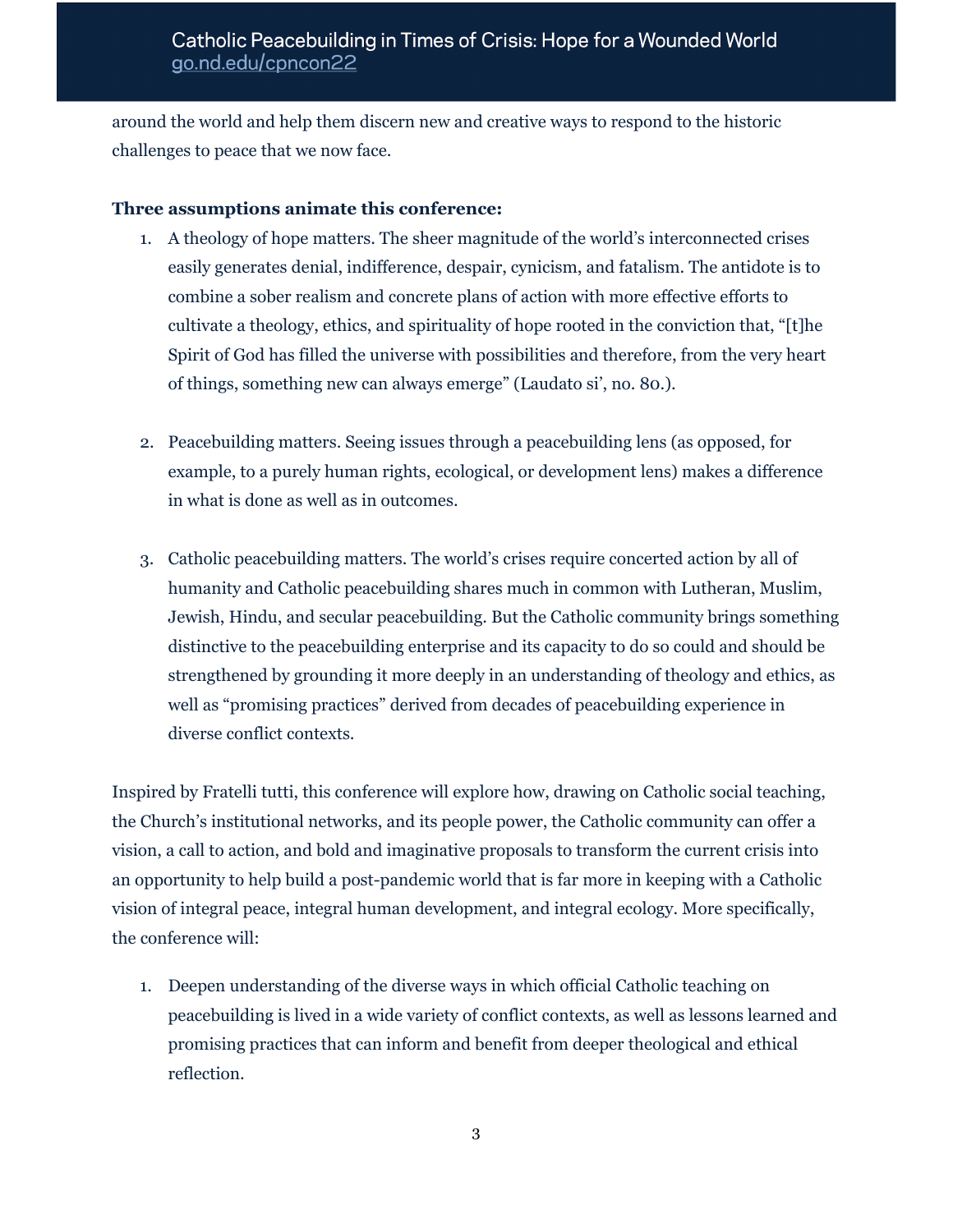- 2. Develop a future agenda for theology, ethics, and pastoral engagement that is adequate to the enormity of the challenges we face.
- 3. Strengthen the vocation of peacebuilding as integral to the life and mission of the Catholic community and as a growing edge for Catholic social teaching and action.
- 4. Consider the extent to which Catholic beliefs, norms, rituals, and practices offer a distinctive contribution to the wider theory and practice of peacebuilding, as well as ways in which Catholic peacebuilding can learn from other religious and secular approaches.
- 5. Continue to develop a conceptually coherent, theologically accurate, spiritually enlivening, and practically effective approach to Catholic peacebuilding that can begin to match the sophistication of Catholic thinking on the ethics of war and peace.

# <span id="page-3-0"></span>**SCHEDULE**

- Plenary sessions will be in English with simultaneous translation in French and Spanish.
- Breakout sessions will be in either English, French, or Spanish. Select sessions will be available with simultaneous translation.
- Plenary and breakout sessions will be recorded and made available after the conference.
- All times are listed in EDT [\(Time](https://www.timeanddate.com/time/map/) Zone Map).

| <b>Bogota</b>                                                                                  | <b>EDT</b> | UTC/<br><b>GMT</b> | London/<br><b>Kinshasa</b> | Rome/<br><b>Bukavu</b> | <b>Nairobi</b> | Yangon    | <b>Davao</b><br><b>City</b> |
|------------------------------------------------------------------------------------------------|------------|--------------------|----------------------------|------------------------|----------------|-----------|-----------------------------|
| 06:00                                                                                          | 07:00      | 11:00              | 12:00                      | 13:00                  | 14:00          | 17:30     | 19:00                       |
| 08:00                                                                                          | 09:00      | 13:00              | 14:00                      | 15:00                  | 16:00          | 19:30     | 21:00                       |
| 12:00                                                                                          | 13:00      | 17:00              | 18:00                      | 19:00                  | 20:00          | 23:30     | $01:00+$                    |
| 19:00                                                                                          | 20:00      | 24:00              | $01:00 +$                  | $02:00+$               | $03:00 +$      | $06:30 +$ | $08:00+$                    |
| Indicates that this session begins the morning of the following day in this time zone<br>$\pm$ |            |                    |                            |                        |                |           |                             |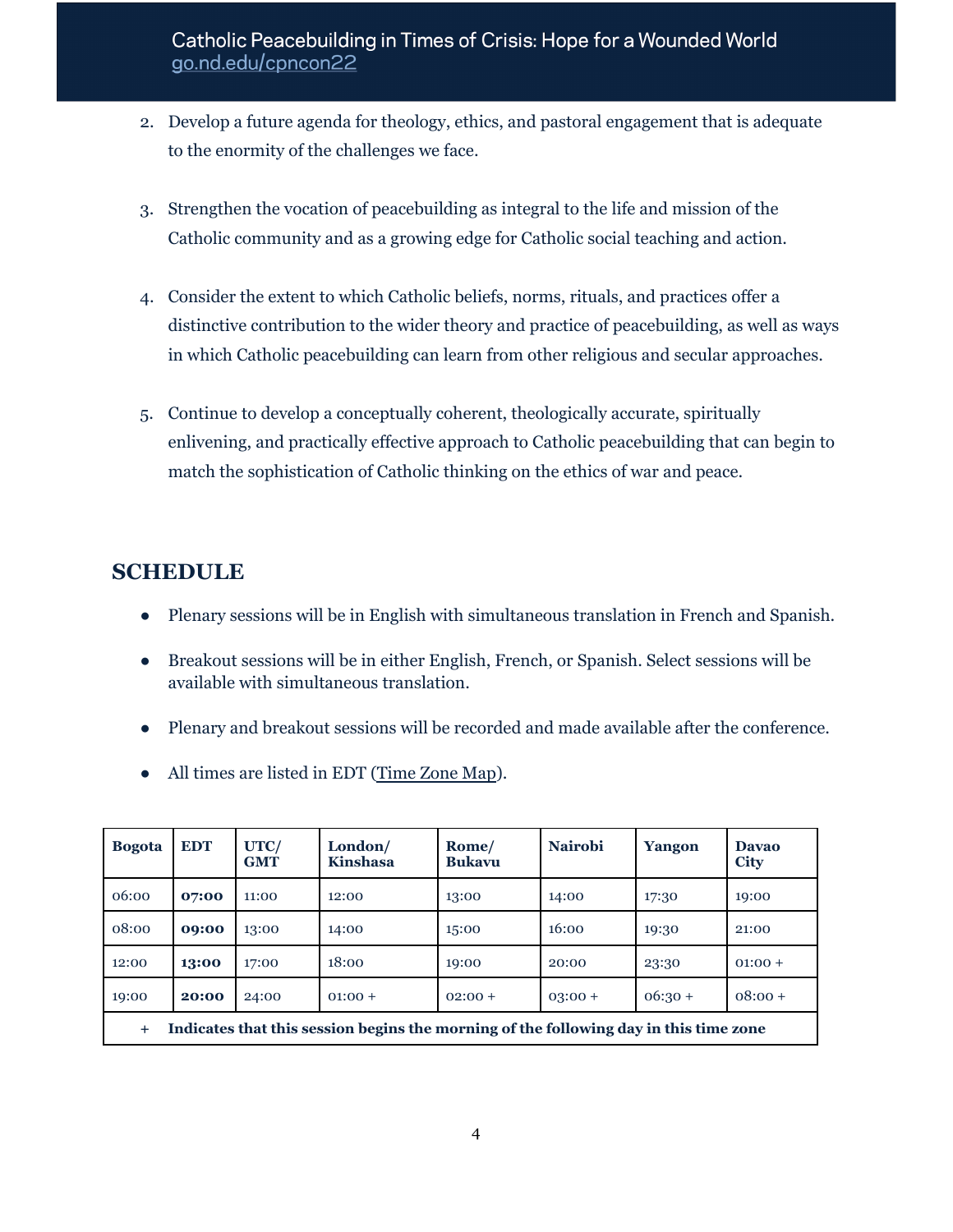# **Pre-Recorded Content**

#### **Opening Prayer (available in English, French, and Spanish)**

*An international group Catholic peacebuilders of ering prayers of the faithful.*

#### **Special Presentation Message from the Holy See Mission to the United Nations**

Archbishop Gabriele Giordano Caccia, Apostolic Nuncio, Permanent Observer of the Holy See to the United Nations, President of the Path to Peace Foundation

## **Monday, June 20**

#### 09:00-10:30 **Plenary 1: Hope in Times of Crisis**

*The world is confronted with daunting crises: the pandemic and climate change; inequalities and refugees; failed states and the resurgence of authoritarianism; and new and old conflicts that threaten whole populations and international stability. The sheer magnitude of the world's interconnected crises can lead to denial, indif erence, despair, and fatalism. Countless artisans of peace around the world of er an antidote: concrete and sustained social action grounded in a theology, ethics, and spirituality of hope.* Introduction: **Gerard F. Powers,** Catholic Peacebuilding Network Welcome: **Archbishop Luis José Rueda Aparicio** (Bogotá), Episcopal Conference of Colombia Presenter: **Cardinal Charles Bo, SDB** (Yangon), Federation of Asian Bishops' Conferences Respondents: **R. Scott Appleby**, University of Notre Dame **Marguerite Barankitse**, Maison Shalom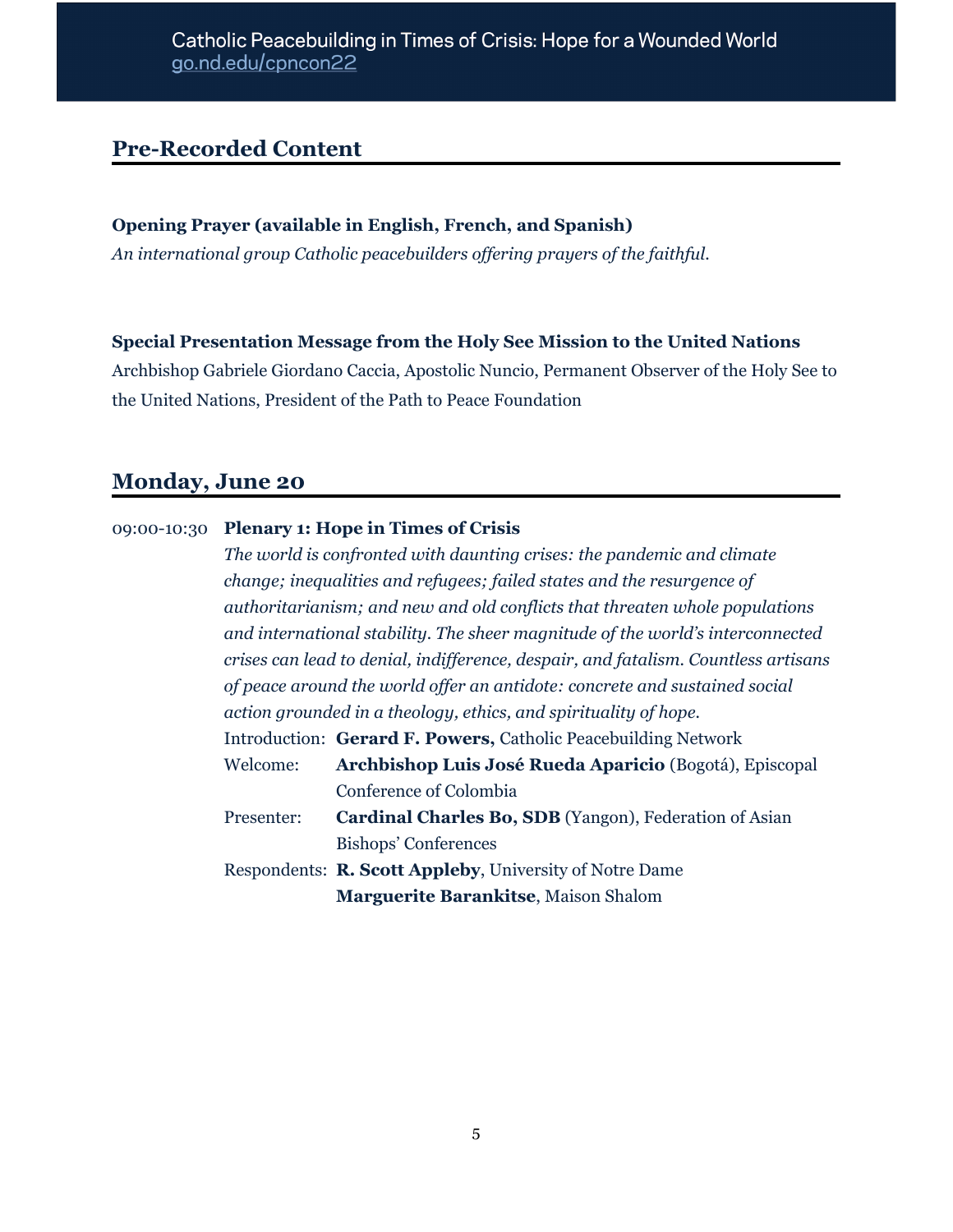#### 13:00-14:00 **Breakouts**

**1. Truth as a Foundation for Transitional Justice and Reconciliation (in English with simultaneous translation)**

*For transitional justice to be ef ective, and for post-conflict reconciliation to be sustainable, truth must be at the foundation. Human rights violations, crimes, and atrocities must be recognized before healing can occur and peace be established. The Catholic Church often plays a key role in truth and reconciliation commissions, human rights bodies, and other processes that further transitional justice and reconciliation. This panel will provide insights on some of those experiences and examine some lessons learned for how Catholic peacebuilders can be better future advocates for truth and reconciliation.*

Moderator: **Daniel Philpott**, University of Notre Dame Panelists: **Maka Black Elk**, Red Cloud Indian School in Pine Ridge, SD **Rev. Francisco de Roux, SJ**, Colombian Truth Commission **Lucía González**, Colombian Truth Commission **Bishop Matthew Hassan Kukah** (Sokoto), former member Nigerian Investigation Commission of Human Rights Violations **Rev. Peter-John Pearson**, Southern African Bishops' **Conference** 

### **2. Culture First: Shaping a Culture of Peacebuilding through Spirituality in the Catholic Tradition (in English)**

*The basis for our common hopes for a more peaceful world is not merely more ef ective policies to enhance security or strategies to foster disarmament, but more fundamentally the "disarming of hearts" worldwide. This discussion forum invites brief spoken contributions that will explore such themes as: 1) the motif of "conversion to peacemaking"; 2) the healing and renewal of human cultures, encompassing both institutional manifestations and personal aspects; and 3) the role of the arts in inspiring a renewed Catholic spirituality of peacebuilding.*

Moderator: **David Gibson**, Fordham University **Meghan J. Clark,** St John's University **Rev. Thomas Massaro, SJ**, Fordham University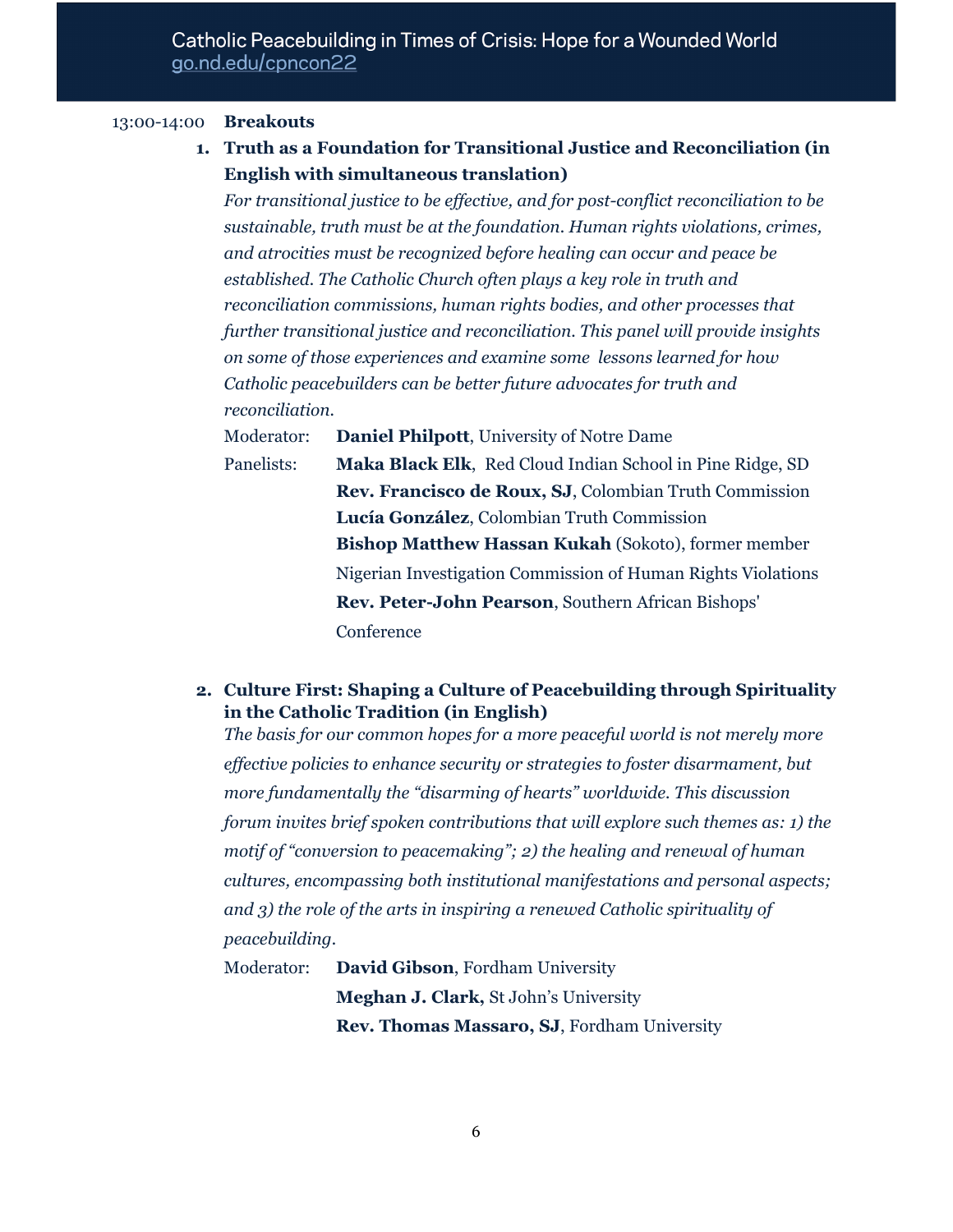#### 20:00-21:00 **Breakouts**

**1. Building Links in Times of Crisis with 3B/4D, a Social Cohesion Tool (in English)**

*This session will introduce Catholic Relief Services' signature 3B/4D methodology for strengthening social cohesion. By combining the 3Bs – personal Binding, intragroup Bonding, intergroup Bridging – with the 4Ds of Appreciative Inquiry – Discover, Dream, Design, Deliver – 3B/4Ds processes lead participants to launch their collective journey of transformation.*

**Jean-Baptiste Talla**, Catholic Relief Services

### **2. Environmental Peacebuilding (in Spanish with simultaneous translation)**

*The threats of global climate change and its myriad impacts present major new problems for peace and security. In response, peacebuilding must become truly integral. This panel will present the ways in which it must do so and describe how ecology is a necessary dimension of peacebuilding.*

Moderator: **María Lucía Zapata,** Pontificia Universidad Javeriana Panelists: **José Bayardo Chata Pacoricona,** Derechos Humanos y Medio Ambiente Puno

> **Pablo Lumerman**, UN Department of Political and Peacebuilding Affairs

**Pablo Ramos**, Pontificia Universidad Javeriana

# **Tuesday, June 21**

### 07:00-08:00 **Breakouts**

**1. Women's Peace Leadership (in English with simultaneous translation)**

*Women's leadership is key to durable peace. This panel will examine women's peacebuilding leadership within the worldwide Catholic community.*

Moderator: **Maryann Cusiomano Love**, Catholic University of America Panelists: **Miriam Coronel-Ferrer**, University of the Philippines **Laurie Johnston**, Sant'Egidio Foundation for Peace and Dialogue; Emmanuel College **Myla Leguro**, Catholic Relief Services

**Tetiana Stawnychy**, Caritas Ukraine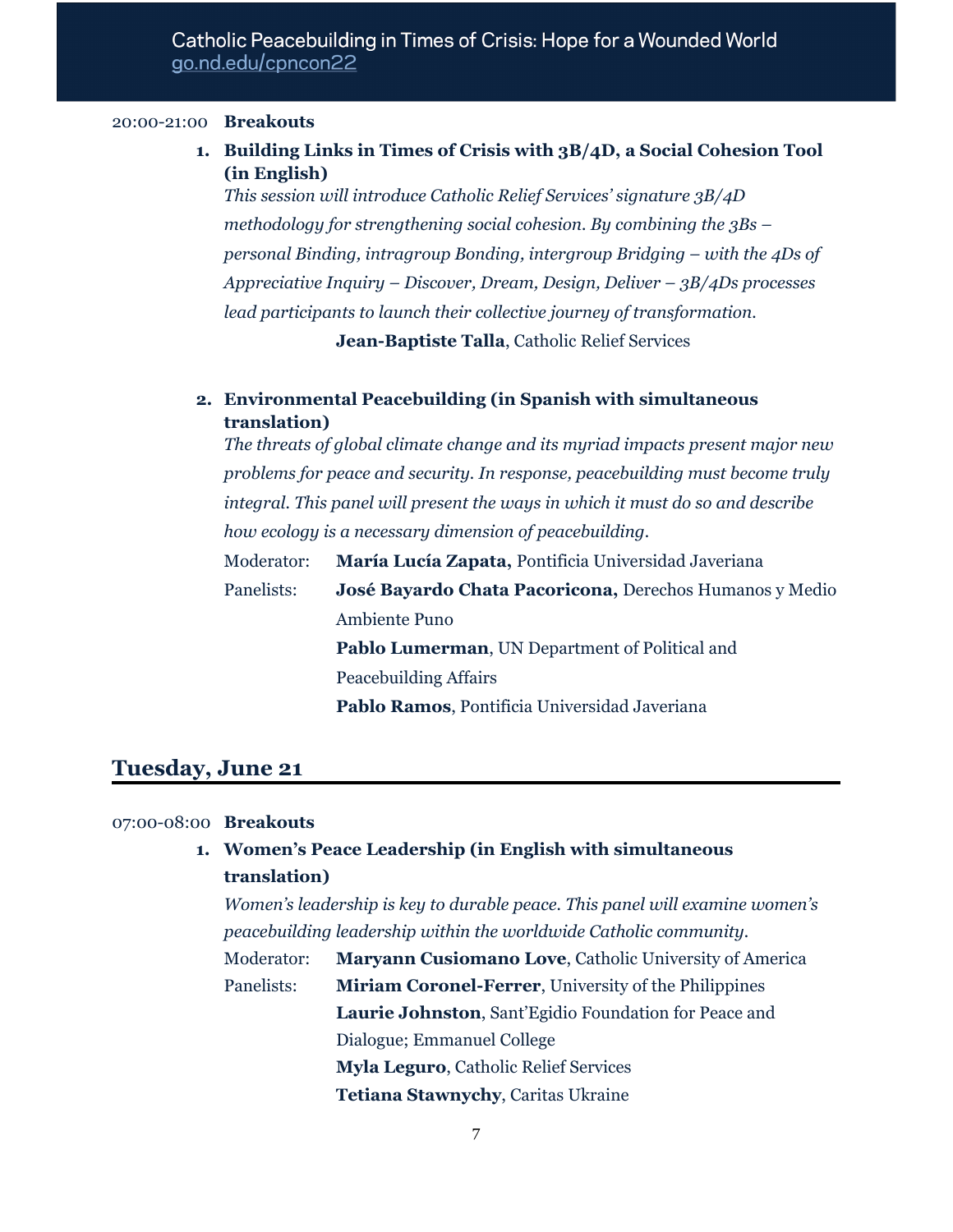## **2. Building Links in Times of Crisis with 3B/4D, a Social Cohesion Tool (in French)**

*This session will introduce the Catholic Relief Services 3B/4D methodology which strengthens social cohesion. Blending personal bonding, intragroup bonding, and cross-group bonding—with admiring inquiry—discovering, dreaming, designing, and delivering—these processes guide participants on their collective journey of transformation.*

**John Katunga**, Catholic Relief Services

## 09:00-10:30 **Plenary 2: Ethics of Nonviolence, Peacebuilding, and War: Future Challenges**

*In* Fratelli Tutti *and other documents, Pope Francis has brought renewed attention to and debate about the ethics of nonviolence, peacebuilding, and war. In light of the encyclical and recent developments, from Ukraine and Afghanistan to Syria and Ethiopia, this moderated discussion will consider the current state of the debate and future directions for Catholic teaching and action on war, nonviolence and peace.*

| Moderator: | Lisa Sowle Cahill, Boston College                                |  |  |  |  |
|------------|------------------------------------------------------------------|--|--|--|--|
| Panelists: | <b>Pat Gaffney, Pax Christi United Kingdom</b>                   |  |  |  |  |
|            | <b>Robert Latiff, University of Notre Dame</b>                   |  |  |  |  |
|            | A. Rashied Omar, University of Notre Dame                        |  |  |  |  |
|            | <b>Alessio Pecorario, Dicastery for Promoting Integral Human</b> |  |  |  |  |
|            | Development, the Holy See                                        |  |  |  |  |
|            | Pavlo Smytsnyuk, Ukrainian Catholic University                   |  |  |  |  |

#### 13:00-14:00 **Breakouts**

### **1. The Catholic Church and Global Governance (in English with simultaneous translation)**

*Recent years have seen a significant spike in authoritarians, demagogues, and chauvinistic nationalists, posing a significant threat to the post-World War II democratic international order. At the same time, international institutions have been called upon to push back against this growing threat. What role can and should the Catholic Church play in this crisis? What are its limits and possibilities? And how might the Catholic community complement the development and peacebuilding ef orts of international institutions in order to best leverage the distinct strengths of both?*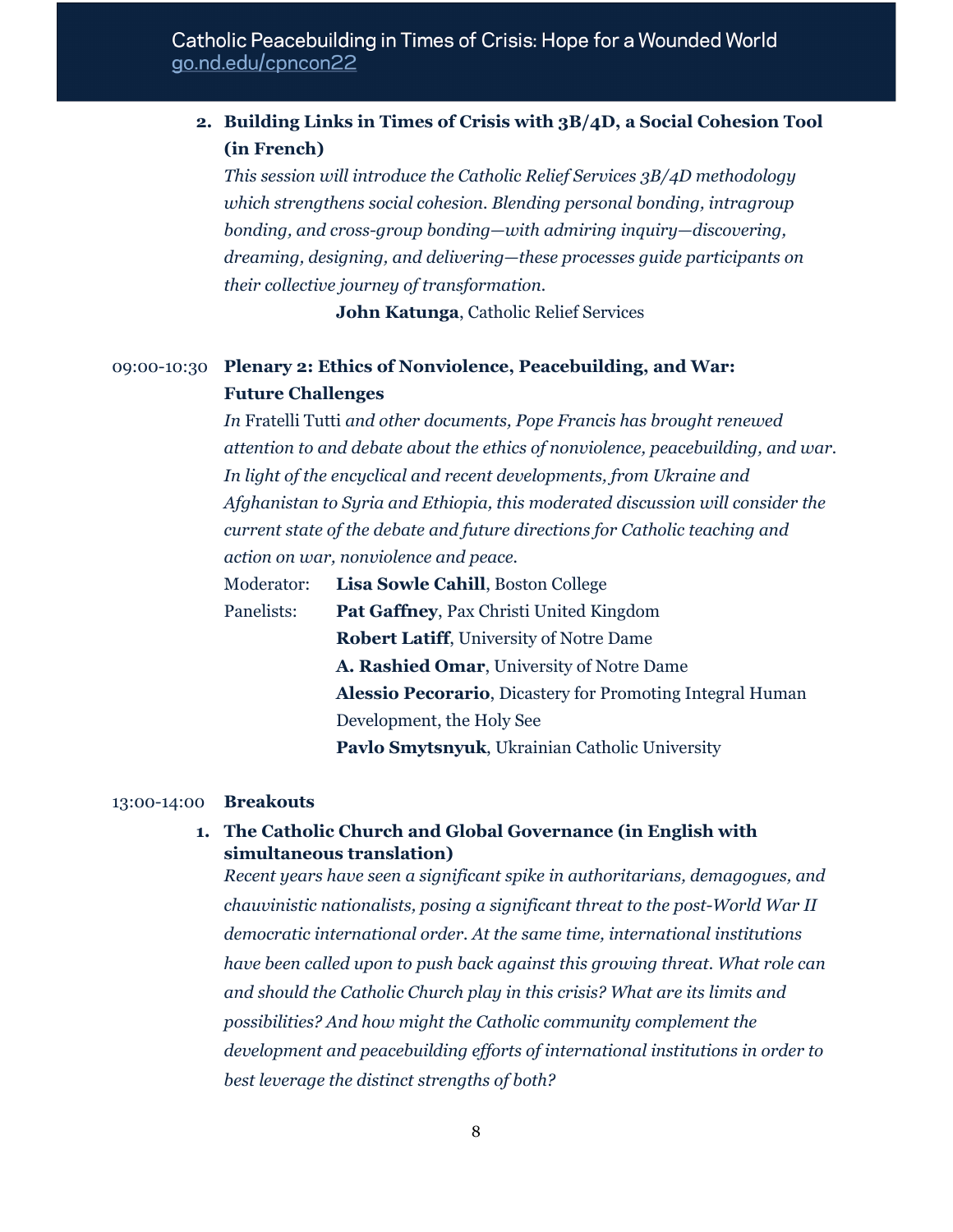### Catholic Peacebuilding in Times of Crisis: Hope for a Wounded World go.nd.edu/cpncon22

| Moderator: | Katherine Marshall, Georgetown University             |
|------------|-------------------------------------------------------|
| Panelists: | Aldo Caliari, Jubilee USA                             |
|            | José Casanova, Georgetown University                  |
|            | Eric LeCompte, Jubilee USA                            |
|            | Maryann Cusimano Love, Catholic University of America |

**2. Promoting Peace and Reconciliation with Jesuit Refugee Service in Northern Uganda (in English)**

*This presentation will describe the context, goals, and structure of a JRS sponsored reconciliation workshop among South Sundanese refugees and members of their Uganda host communities. Topics include identity formation, sharing narratives, dealing with anger constructively, and promoting resilience and hope.*

Moderator: **Stephen Pope**, Boston College **Claudine Nana**, Jesuit Refugee Service **Diana Rueda**, Jesuit Refugee Service **Neto Valiente**, Boston College

### **3. Understanding conflict: Education, Institutions, and Peacebuilding (in French)**

*This discussion session will address the importance and challenges of peace education. Hosted by the Research Group on Peace Studies of the International Federation of Catholic Universities, this session will discuss how to incorporate a peace and conflict studies lens into peace education. The session focuses on three themes important to shaping a new generation of peace artisans: understanding conflict, ethics and institutions, and peacebuilding.*

Moderator: **Hélène Tessier**, Saint Paul University **François Mabille**, International Federation of Catholic Universities

> **Rev. Dieudonné Musangaya**, Université Catholique de Bukavu **Jean-François Rioux**, Saint Paul University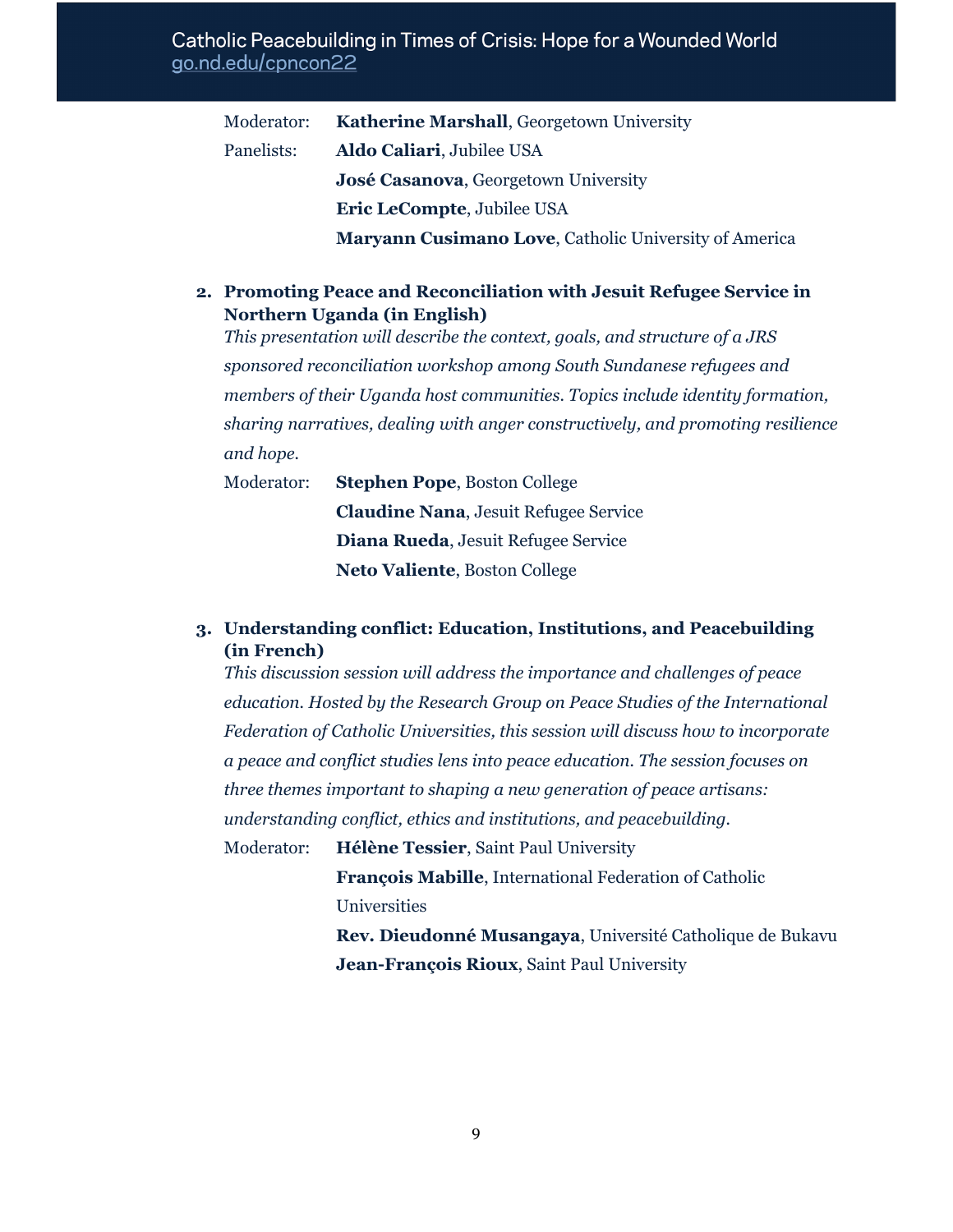## **Wednesday, June 22**

#### 09:00-10:30 **Plenary 3: Catholic Church and Peace Processes**

*Across the world, the Catholic community has been centrally involved in multiple facets and phases of formal peace processes. This roundtable discussion will bring together perspectives from Colombia, the Democratic Republic of the Congo, South Sudan, and the Philippines. Discussants will address ways in which the Catholic Church brings distinct strengths to these processes, and ways in which it can adapt to emerging challenges and new contexts to become an ever more ef ective agent of peace.*

Moderator: **Susan Page**, University of Michigan

Discussants: **Josefina Echavarría Álvarez**, University of Notre Dame **Rev. Héctor Fabio Henao,** Episcopal Conference of Colombia **Paolo Impagliazzo**, Community of Sant'Egidio **Myla Leguro**, Catholic Relief Services **Bishop Jean-Bertin Nadonye Ndongo**, **OFM Cap** (Lolo), National Episcopal Conference of the Congo Justice and Peace Commission

#### 13:00-14:00 **Breakouts**

**1. Refugees, Migrants, and Peace (in English with simultaneous translation)**

*Conflict and climate change are causing large-scale movements and forced displacement of peoples across the world. This panel will analyze the causes of this movement, articulate the most pressing challenges that it poses, and consider why peacebuilding is a necessary element of the needed response.*

Moderator: **Jean Beil**, Caritas North America Panelists: **Aloysius John**, Caritas Internationalis **Rev. David Hollenbach, SJ**, Georgetown University **Gaby Daw**, Caritas Jordan **Gabriel Yai**, Caritas South Sudan **Rev. Vyaeheslav Grynevych, SAC**, Caritas Spes (Ukraine) **Rev. Pierre Cibambo**, Caritas Internatonalis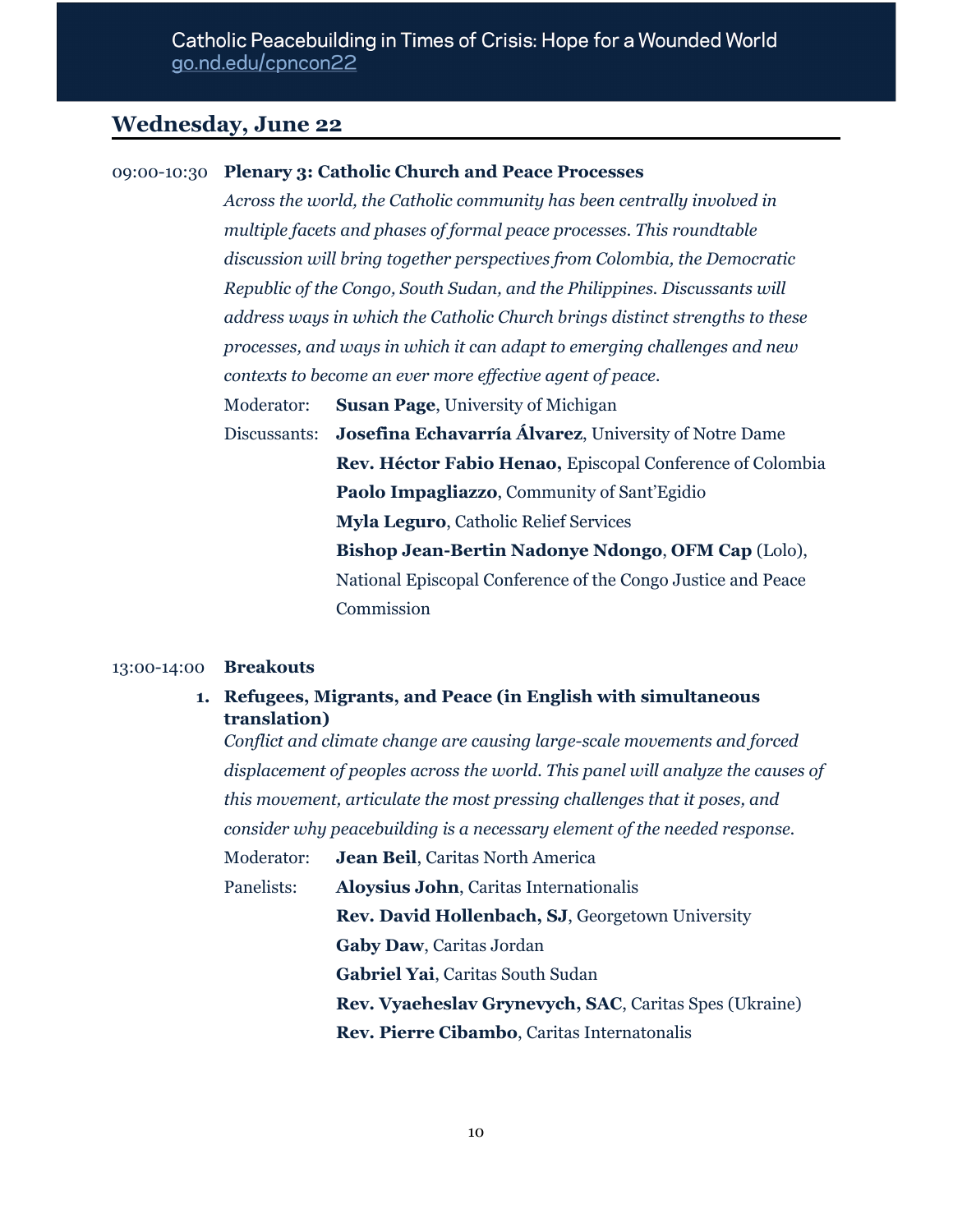### Catholic Peacebuilding in Times of Crisis: Hope for a Wounded World go.nd.edu/cpncon22

| 2. A Critical Assessment of Catholic Social Teaching Through the Lens of |                                                                                                                                                 |                                                                                    |  |  |  |  |  |
|--------------------------------------------------------------------------|-------------------------------------------------------------------------------------------------------------------------------------------------|------------------------------------------------------------------------------------|--|--|--|--|--|
|                                                                          |                                                                                                                                                 | <b>Peacebuilding (in English)</b>                                                  |  |  |  |  |  |
|                                                                          |                                                                                                                                                 | Catholic Social Teaching is a robust tradition of ethical reflection that offers a |  |  |  |  |  |
|                                                                          | great deal of resources to support Catholic peacebuilding. This panel will cast a                                                               |                                                                                    |  |  |  |  |  |
|                                                                          | critical eye on Catholic Social Teaching and consider ways in which it could<br>develop to better support emerging challenges of peacebuilding. |                                                                                    |  |  |  |  |  |
|                                                                          |                                                                                                                                                 |                                                                                    |  |  |  |  |  |
|                                                                          | Moderator:                                                                                                                                      | <b>Maria Power, University of Oxford</b>                                           |  |  |  |  |  |
|                                                                          | Panelists:                                                                                                                                      | <b>Marites Guingona-Africa, The Peacemakers' Circle</b>                            |  |  |  |  |  |
|                                                                          |                                                                                                                                                 | Foundation, Inc.                                                                   |  |  |  |  |  |
|                                                                          |                                                                                                                                                 | <b>Eduardo Gutierrez Gonzalez</b> , University of Oxford                           |  |  |  |  |  |
|                                                                          |                                                                                                                                                 | Léocadie Lushombo, IT, Jesuit School of Theology, Santa Clara                      |  |  |  |  |  |
|                                                                          |                                                                                                                                                 | University                                                                         |  |  |  |  |  |

15:30-16:30 **Peacebuilding and Philanthropy (in English)**

*Representatives from philanthropic organizations and foundations will be on hand to discuss their organization's priorities and engagement with peacebuilding ef orts. They will also discuss approaches to partnering with grantmaking organizations, and share insights on trends and learnings in funding for peacebuilding.*

Moderator: **Rev. William Headley, CSSp**, Catholic Peacebuilding Network Discussants: **Alexia Kelley**, FADICA **Kerry Medek**, GHR Foundation **Maria Robinson**, Raskob Foundation and FADICA **Alexandra Toma**, Peace and Security Funders Group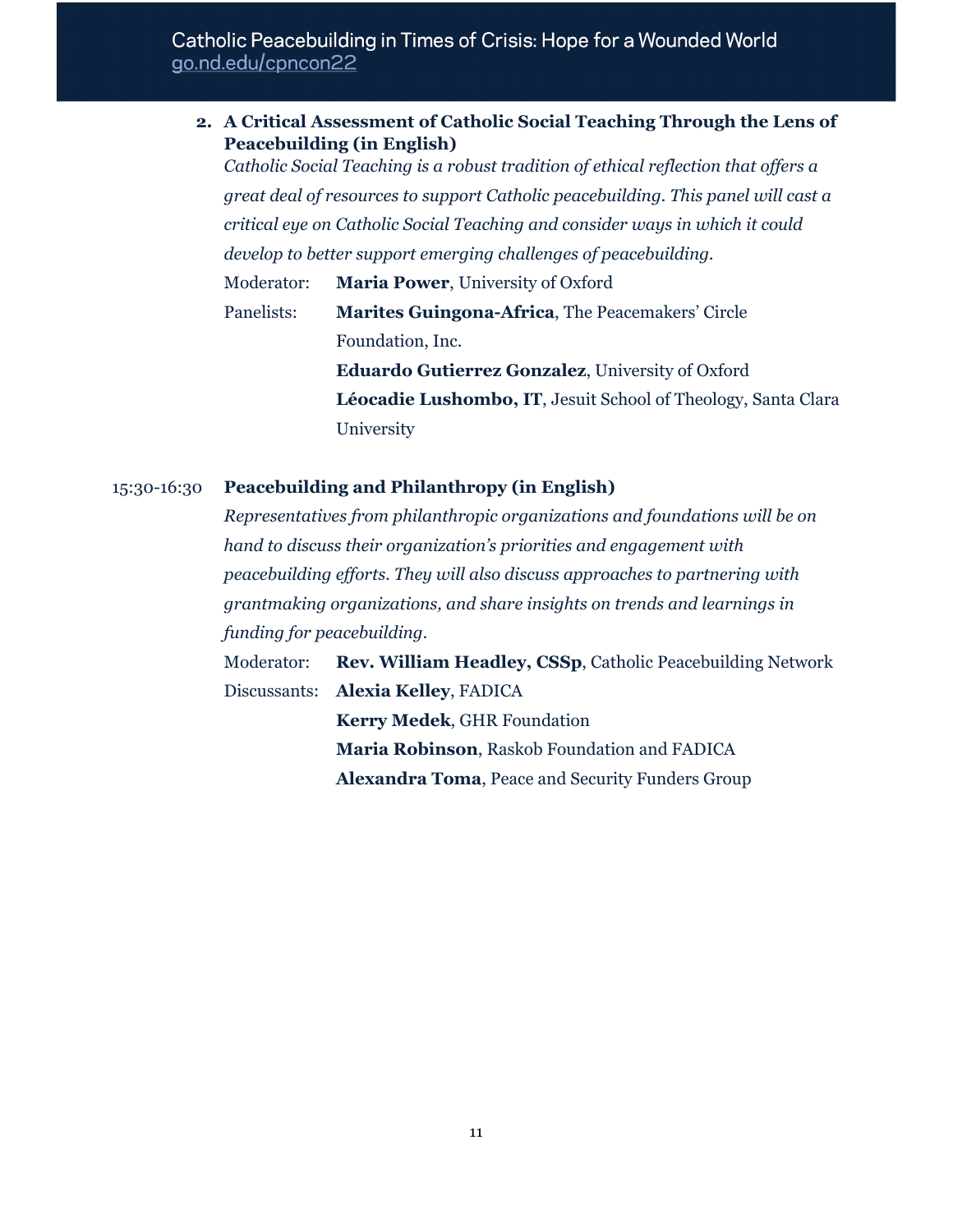#### 20:00-21:00 **Breakouts**

## **1. Walking Towards Peace: Generating Synergies at the Regional Level (in Spanish)**

*In contexts where neighboring countries share connected challenges, such as violence by non-state actors or ecological degradation, regional peacebuilding has emerged as an ef ective approach. Representatives from regional peacebuilding initiatives will share their experiences with and strategies for working at this distinct scale.*

Moderator: **Isabel Aguilar Umaña,** Catholic Relief Services

Panelists: **Francisco Hernández**, Secretariado Latinoamericano y del Caribe Cáritas

**Rev. Rafael Castillo**, Cáritas Colombiana

**Felipe de Jesús Lezama Juárez,** El Centro de Investigación y Acción Social – Jesuitas por la Paz

**Nery Rodenas**, Oficina de Derechos Humanos del Arzobispado de Guatemala

**Cecilia Suárez**, Catholic Relief Services

### **2. Nonviolence: An Essential Basis for Peacebuilding (in English with simultaneous translation)**

*The war in Ukraine has demonstrated the power, potential ef ectiveness and urgent need to further develop nonviolent strategies for preventing war, interrupting violence and protecting vulnerable communities. The Church could make a tremendous contribution to just peace by investing its significant moral, educational, financial, research and advocacy capacity in promoting a deeper understanding of and commitment to nonviolence as an essential basis for illuminating human dignity and building peace.*

> **Rose Berger**, Sojourners Magazine **Loreta Castro,** Miriam College **Dan Moriarty**, Maryknoll Office for Global Concerns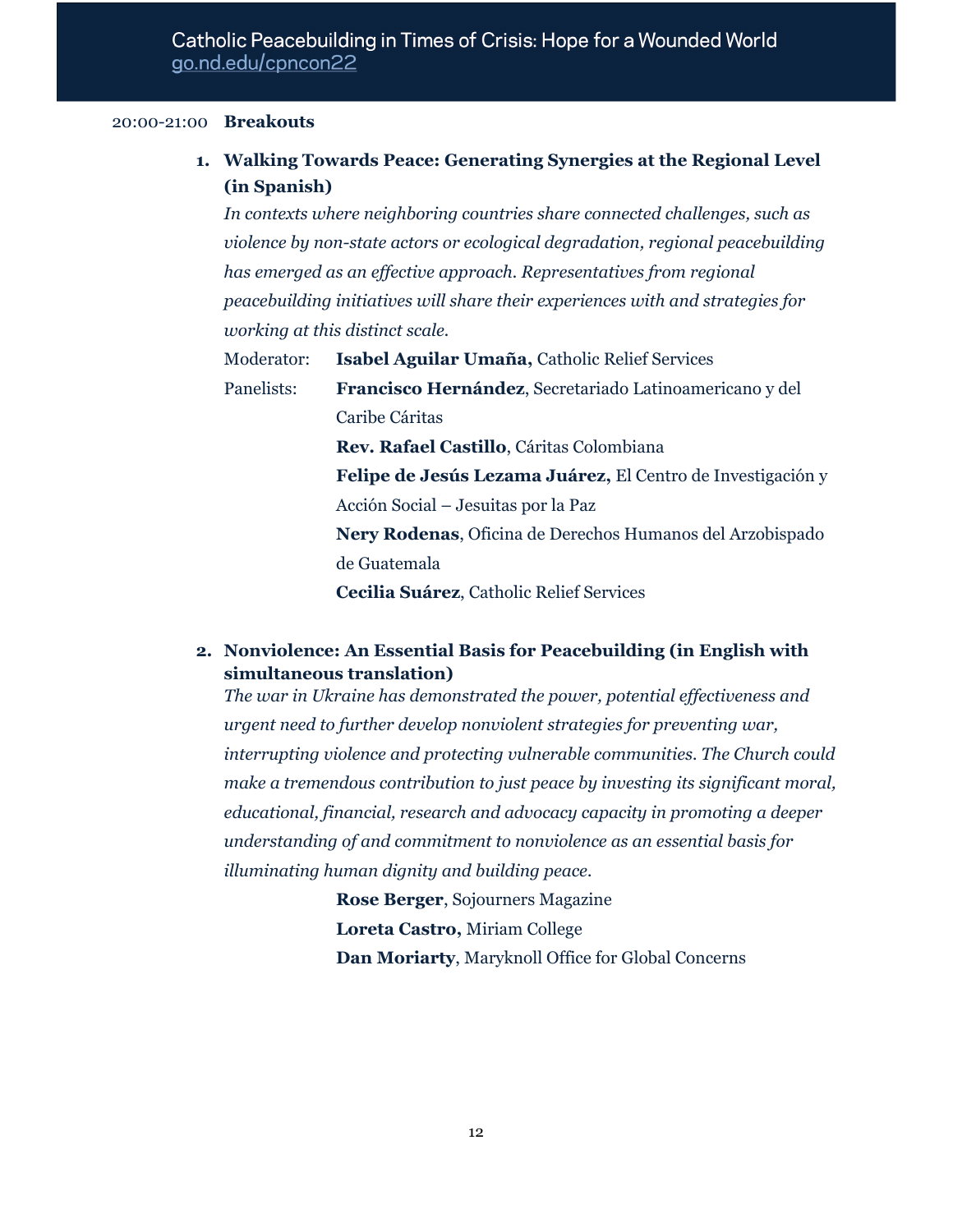## **Thursday, June 23**

### 07:00-08:00 **Regional Peacebuilding (in French)**

*In contexts where neighboring countries share related challenges, such as violence by non-state actors or ecological degradation, regional peacebuilding has emerged as a necessary and ef ective approach. This workshop will focus on two regional conflicts, the fighting in the Great Lakes region of Central Africa and the conflict in the Sahel of West Africa. Representatives of regional peacebuilding initiatives will share experiences and strategies for working at this distinct scale.*

Moderator: **Stephen Hilbert,** USCCB Office of International Justice and Peace

Panelists: **Rev. Emmanuel Ntakarutimana, OP,** Centre Ubuntu **Rev. Rigboert Minani, SJ**, Centre d'Etude Pour l'Action Sociale **Rev. Dieudonné Musanganya,** Université Catholique de Bukavu

**Panelist from the Sahel region TBD**

#### 09:00-10:30 **Plenary 4: Climate, Development, and Peace**

*As Pope Francis emphasized in* Laudato Si'*, "everything is connected." The Church's long-standing work to connect integral human development, integral peace, and integral ecology is all the more urgent given the existential threat posed by climate change. This panel examines how the Church is responding to these complex dynamics.*

- Moderator: **Laurie Johnston**, Sant'Egidio Foundation for Peace and Dialogue; Emmanuel College
- Principal Presenter: **Sr. Alessandra Smerilli, FMA,** Dicastery for Promoting Integral Human Development, the Holy See
- Presenters: **Aloysius John**, Caritas Internationalis **Erin Lothes**, Saint Elizabeth University; *Laudato Si*' Movement **Katherine Marshall**, Georgetown University **Joseph Muyango**, Catholic Relief Services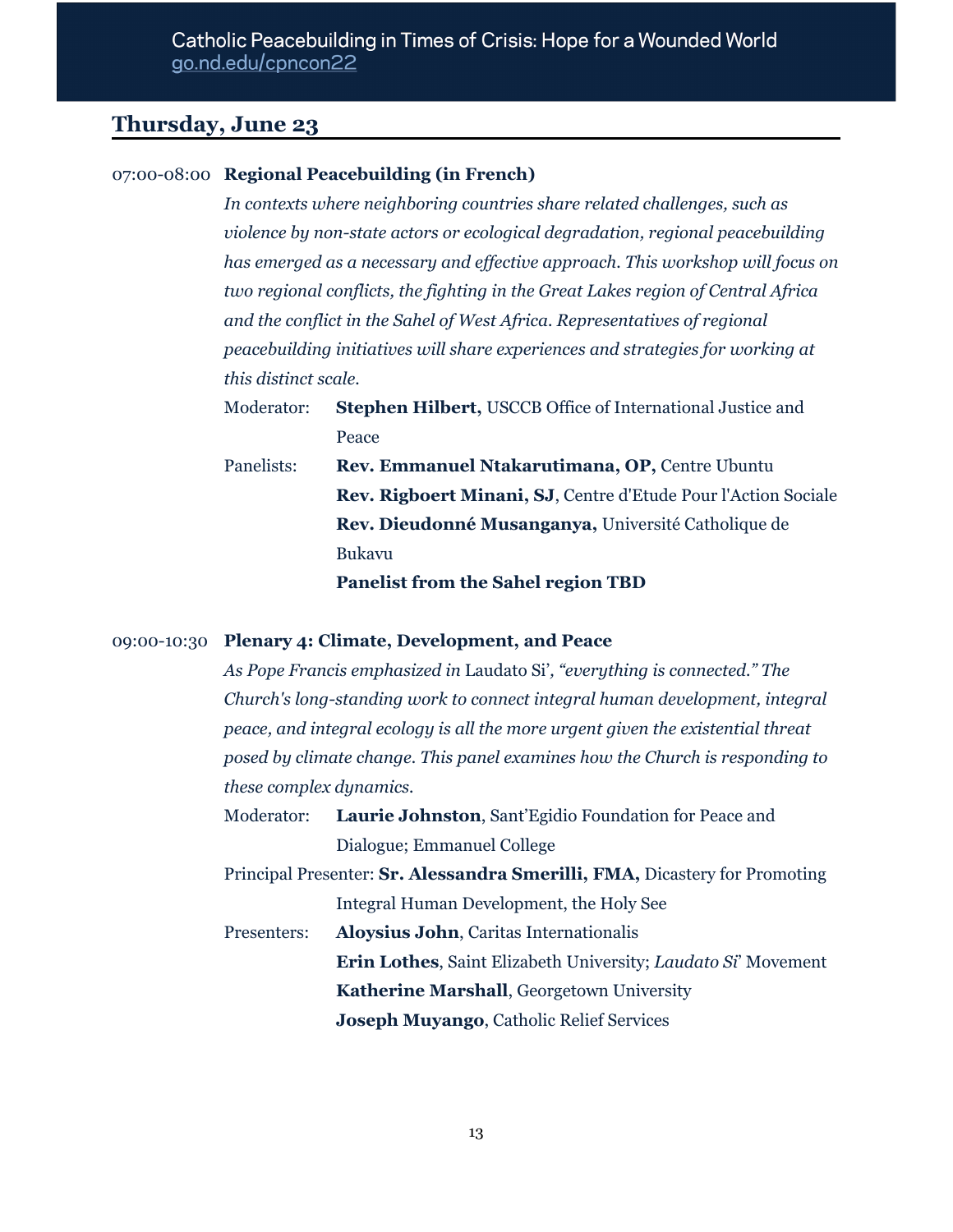## **LIST OF SPEAKERS**

### *Listed alphabetically by last name*

**Isabel Aguilar Umaña,** Catholic Relief Services **R. Scott Appleby**, Keough School of Global Affairs, University of Notre Dame **Marguerite Barankitse**, Maison Shalom **Jean Beil**, Caritas North America **Rose Berger**, Sojourners Magazine **Maka Black Elk,** Red Cloud Indian School in Pine Ridge, SD **Cardinal Charles Bo, SDB** (Yangon), Federation of Asian Bishops' Conferences **Archbishop Gabriele Giordano Caccia**, Holy See Mission to the UN **Lisa Sowle Cahill**, Boston College **Aldo Caliari**, Jubilee USA **José Casanova**, Georgetown University **Rev. Rafael Castillo**, Cáritas Colombiana **Loreta Castro,** Miriam College **José Bayardo Chata Pacoricona,** Derechos Humanos y Medio Ambiente Puno **Rev. Pierre Cibambo**, Caritas Internatonalis **Meghan J. Clark,** St. John's University **Miriam Coronel-Ferrer**, University of the Philippines **Gaby Daw**, Caritas Jordan **Rev. Francisco de Roux, SJ,** Colombian Truth Commission **Josefina Echavarría Álvarez**, University of Notre Dame **Pat Gaffney**, Pax Christi United Kingdom **David Gibson**, Center on Religion and Culture, Fordham University **Lucía González,** Colombian Truth Commission **Rev. Vyaeheslav Grynevych, SAC**, Caritas Spes (Ukraine) **Marites Guingona-Africa,** The Peacemakers' Circle Foundation, Inc. **Eduardo Gutierrez Gonzalez**, Blackfriars Hall, University of Oxford **Rev. William Headley, CSSp**, Catholic Peacebuilding Network **Rev. Hector Fabio Henao Gaviria,** Episcopal Conference of Colombia **Francisco Gerardo Hernández Rojas**, Secretariado Latinoamericano y del Caribe Cáritas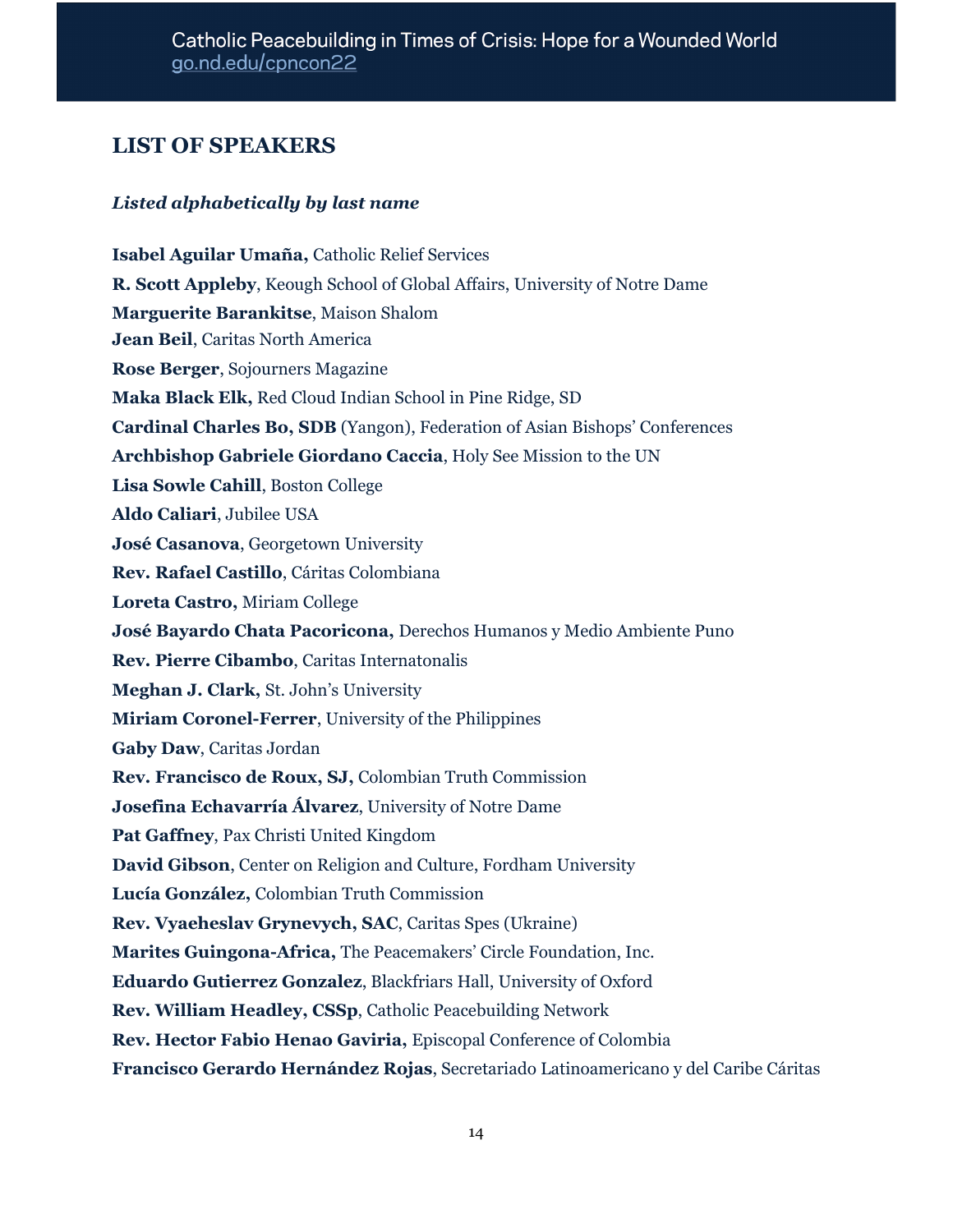**Stephen Hilbert**, United States Conference of Catholic Bishops Office of International Justice and Peace **Paolo Impagliazzo**, Community of Sant'Egidio **Aloysius John**, Caritas Internationalis **Laurie Johnston**, Sant'Egidio Foundation for Peace and Dialogue; Emmauel College **John Katunga**, Catholic Relief Services **Alexia Kelley**, FADICA **Bishop Matthew Hassan Kukah** (Sokoto), former member Nigerian Investigation Commission of Human Rights Violations **Robert Latiff**, University of Notre Dame **Eric LeCompte**, Jubilee USA **Myla Leguro**, Catholic Relief Services **Felipe de Jesús Lezama Juárez,** El Centro de Investigación y Acción Social – Jesuitas por la Paz **Erin Lothes**, Saint Elizabeth University; *Laudato Si*' Movement **Maryann Cusimano Love**, Catholic University of America **Pablo Lumerman**, UN Department of Political and Peacebuilding Affairs **Léocadie Lushombo, IT,** Jesuit School of Theology, Santa Clara University **François Mabille,** International Federation of Catholic Universities **Katherine Marshall**, Berkeley Center for Religion, Peace and World Affairs, Georgetown University **Rev. Thomas Massaro, SJ**, Fordham University **Kerry Medek**, GHR Foundation **Rev. Rigboert Minani, SJ**, Centre d'Etude Pour l'Action Sociale; Ecclesial Network of the Congo Basin Forest **Dan Moriarty**, Maryknoll Office for Global Concerns **Rev. Dieudonné Musanganya**, Institut Superieur de Paix et Reconciliation, Université Catholique de Bukavu **Joseph Muyango**, Catholic Relief Services **Bishop Jean-Bertin Nadonye Ndongo**, **OFM Cap** (Lolo), National Episcopal Conference of the Congo Justice and Peace Commission **Claudine Nana**, Jesuit Refugee Service **Rev. Emmanuel Ntakarutimana, OP,** Centre Ubuntu; Catholic Bishops' Conference of Burundi